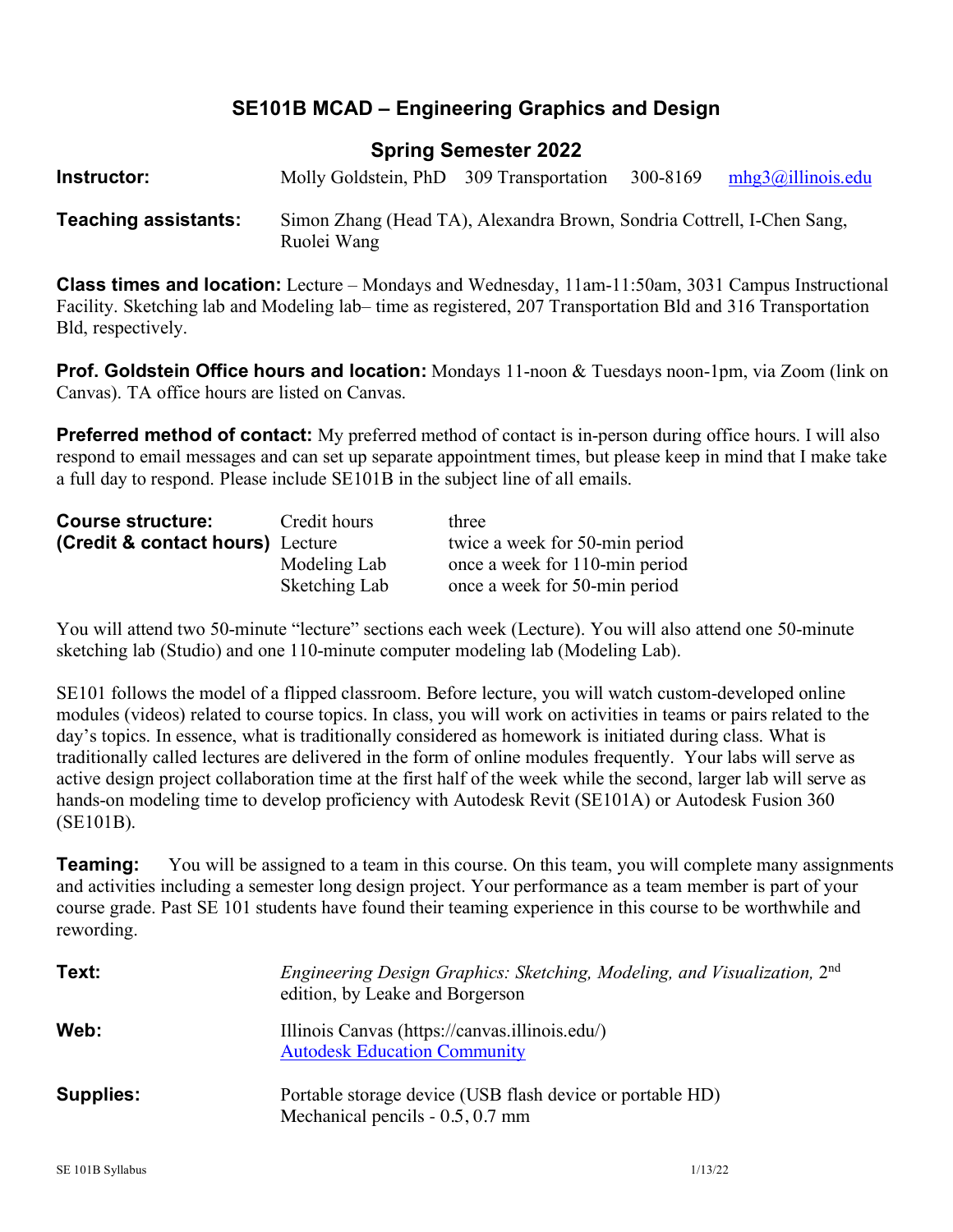#### **Software: Autodesk Fusion 360 (SE101B)**

**Canvas.** The SE101 teaching team will communicate with you primary via Canvas outside of class. Within Canvas, you will have access to course announcements, schedule, assignments, practice exams, grades, feedback, and course resources.

**CATME:** You will use CATME to submit information used for Team Formation and Peer & Team Evaluations

**Digication.** The **Digication** platform will serve as your online portfolio

#### **Course Goals:**

- 1. To develop spatial visualization and reasoning skills.
- 2. To gain familiarity with the standards and conventions of engineering design graphics.
- 3. To use geometric modeling software (e.g., parametric) as a design and visualization tool. Emphasis placed upon learning general modeling concepts and techniques.
- 4. To gain exposure to digital simulation and prototyping tools commonly used in product design.
- 5. To develop sketching skills using pencil and paper, and digital tablets.
- 6. To introduce engineering design methodology, and to demonstrate the role of graphics in the engineering design process.
- 7. To provide insight into the product design process, in particular as it relates to the architecture and functionality of the product.

- **Grading:** 35% Design Project (25% Team, 10% Individual)
	- 20% Sketching Quizzes
	- 16% Lab assignments (modeling, sketching) drop 1 lowest
	- 10% Theory quizzes (2 at 5% each)
	- 15% Modeling Test
	- 4% Participation in Lab, Lecture, Lecture Worksheets

In this course, we will be assigning +/- letter grades.

Please note the total points in the course will be out of a possible 2000, and assignments will be scaled to appropriately match the percentages at the end of the semester.

The purpose of grading is to assess your understanding and utilization of the concepts taught in the course, and to provide you with feedback about the strengths and weaknesses evident in your work. Full credit may be awarded on items that are mostly correct even if the work still contains errors in understanding. Therefore, it is important that you not only check your score on a particular assignment or exam, but also review the feedback provided by the graders. This feedback will help you improve your understanding of the concepts being assessed and, in turn, improve your performance on future work.

**Concerns About Grading.** If you have concerns about how an assignment was graded, send an email to your graduate teaching assistant (TA) with a detailed description of the concern within seven days after the graded assignment was revealed in Canvas. Please see Communication with the Teaching Team (below) for proper email etiquette.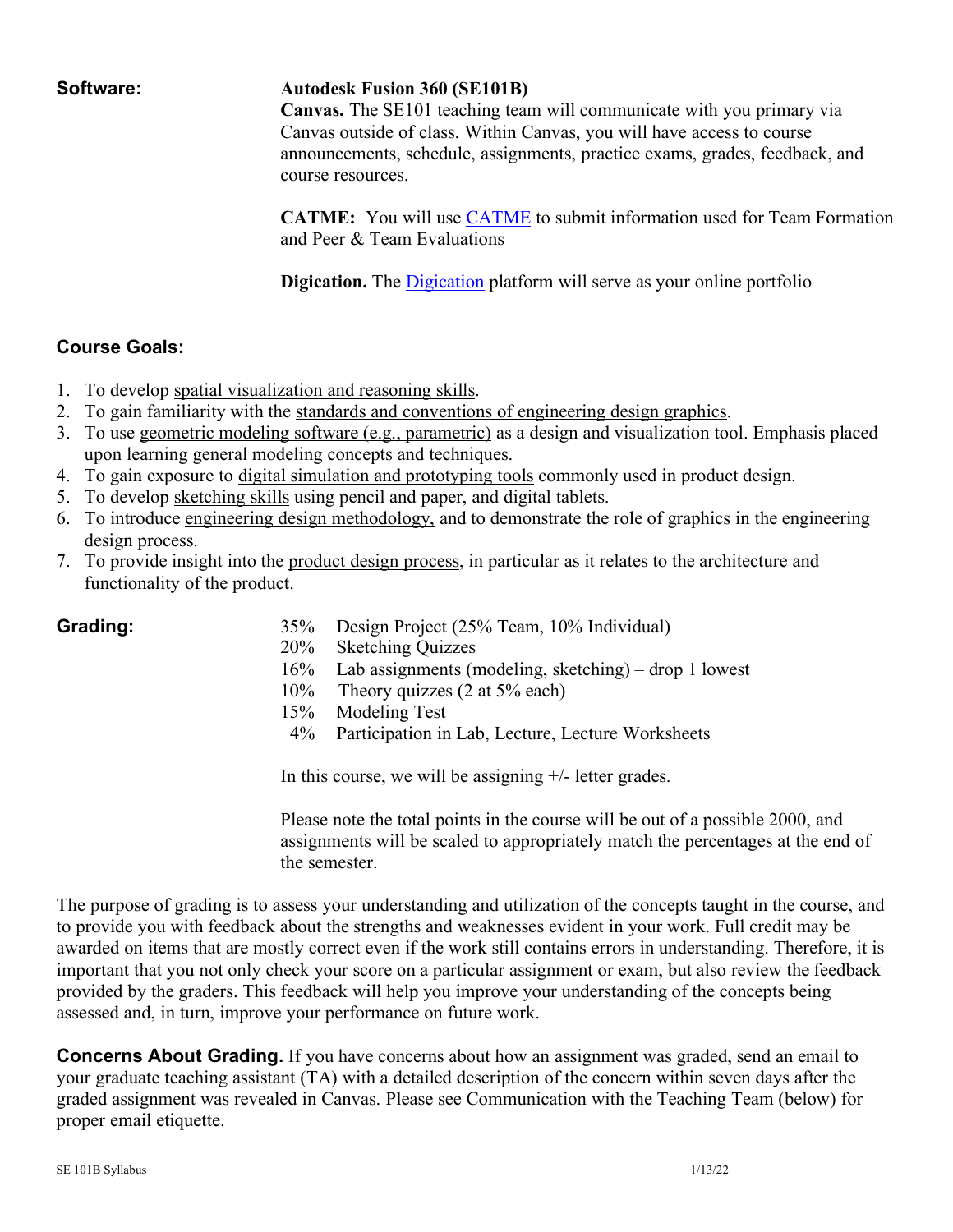| <b>Teaching Team:</b>                      | Each SE 101 section is served by a teaching team that includes one instructor<br>(Professor Goldstein), one graduate teaching assistant (TA), and a team of<br>undergraduate lab assistants (LA). See the Course Contacts in Canvas for names<br>and contact information for your section's TA and LAs.                                                                                                                                                                 |
|--------------------------------------------|-------------------------------------------------------------------------------------------------------------------------------------------------------------------------------------------------------------------------------------------------------------------------------------------------------------------------------------------------------------------------------------------------------------------------------------------------------------------------|
| <b>Class Participation:</b>                | SE 101 embraces the idea that everyone in our learning environment helps shape<br>the environment so that it is positive and productive for all. This includes arriving<br>for class on time and being prepared, focusing on course activities during class,<br>controlling your behavior to minimize distractions to those around, and engaging<br>with others in a respectful and professional manner.                                                                |
|                                            | All students are expected to participate in class by regularly attending lecture and<br>labs, by preparing adequately for class (through assigned readings and deliberate<br>practice work), and by actively participating in class discussions and activities.                                                                                                                                                                                                         |
| <b>Academic Integrity:</b>                 | We will follow Articles 1-401 through 1-406 of the Student Code (beginning at<br>http://studentcode.illinois.edu/article 1 part4 1-401.html). This rule defines<br>infractions of academic integrity, which include but are not limited to cheating,<br>fabrication, and plagiarism. You are responsible for following these guidelines. If<br>you have any questions about whether something would be an infraction, consult<br>with the instructor before proceeding. |
|                                            | In SE101, you will submit both individual and team assignments. While team<br>assignments are understood to be the work of a team, individual assignments you<br>submit <b>must be your own work</b> .                                                                                                                                                                                                                                                                  |
|                                            | The instructional team periodically checks student work for various forms of<br>academic dishonesty. This check is performed manually and also via automated<br>similarity checkers. If academic dishonesty occurs, consequences may include:<br>A zero on the entire assignment or exam in question<br>Forwarding your name to the Office of the Dean of Students via FAIR (Faculty<br>Academic Integrity Report)<br>A lowered or failing grade in the course          |
| <b>Request for Special Accommodations:</b> |                                                                                                                                                                                                                                                                                                                                                                                                                                                                         |
|                                            | University of Illinois and SE101 strives to make learning experiences as<br>accessible as possible. If you anticipate or experience physical or academic<br>barriers based on disability, please discuss options with your instructor. You are<br>also encouraged to contact the Disability Resources & Educational Services<br>(DRES) Center (contact information below). If you are eligible for academic                                                             |

accommodations because you have a documented disability that will affect your work in this class and/or at an exam, please schedule an appointment with Professor Goldstein as soon as possible to discuss your needs. At these meetings, bring your "Letter of Accommodation" that you obtained from DRES so that I can make proper accommodations for you.

To obtain disability-related adjustments and/or auxiliary aids, students with disabilities must contact the course instructor and the Disability Resources and Educational Services (DRES) as soon as possible. To contact DRES, you may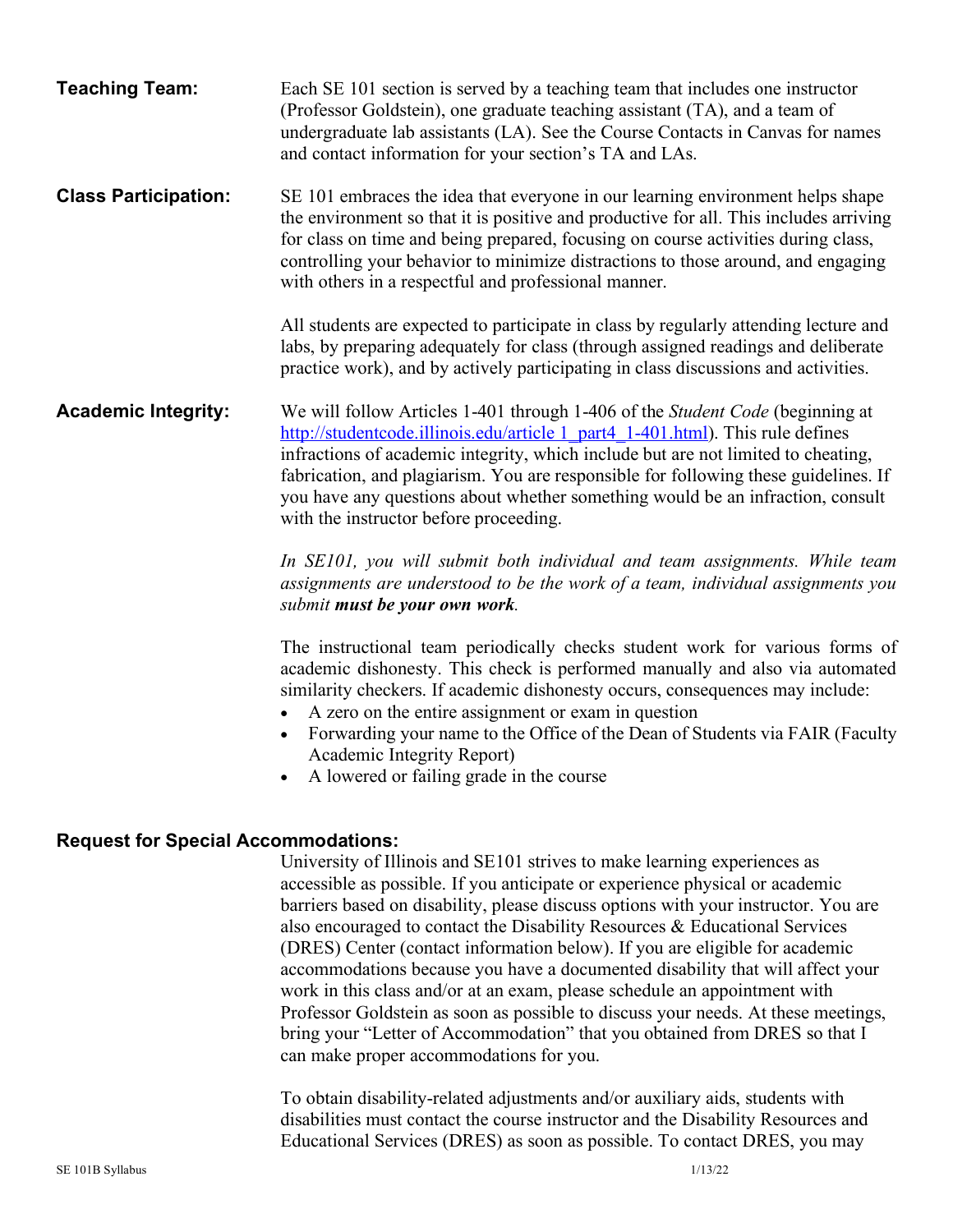visit 1207 Oak St., Champaign, call 217.333.4603, email disability@illinois.edu or go to the DRES website.

Please also schedule a private meeting with the course instructor to discuss your needs and requirements. All accommodations will try to be met once you selfidentify. Please note accommodations are not retroactive to the beginning of the semester but begin the day you contact your professor with a current letter of accommodation from DRES.

**Diversity Statement:** UIUC is committed to equal opportunity for all persons, regardless of race, ethnicity, religion, sex, gender identity or expression, creed, age, ancestry, national origin, handicap, sexual orientation, political affiliation, marital status, developmental disability, or arrest or conviction record. We value diversity in all of its definitions, including who we are, how we think, and what we do. We cultivate an accessible, inclusive, and equitable culture where everyone can pursue their passions and reach their potential in an intellectually stimulating and respectful environment. We will continue to create an inclusive campus culture where different perspectives are respected and individuals feel valued.

#### **Communication with the Teaching Team:**

When communicating with members of your SE 101 teaching team, your email must originate from your Illinois email account and include:

- Your name
- SE 101 section number and team number (once teams are assigned)
- Topic (e.g. assignment name)
- A detailed description of your concern

Allow at least 24 hours for emails to be answered.

For professional communication, make sure your email is:

- appropriately addressed to the recipient (e.g., not "Hey," but "Dear Professor"),
- includes a helpful subject line with SE101 & Section included (e.g., "SE101 ABC: Question about SA2"),
- written in complete sentences,
- specific (e.g., not "I have a question on the assignment" but "I have a question on part 2 of problem set 3"),
- concluded with an expression of appreciation for the reader's time or help.

#### **Material Copyrights**

The SE 101 materials and their notes are copyrighted or derivatives of copyrighted materials and shall not be sold, bartered, or posted on sites such as Course Hero, Chegg, and Quizlet without express permission from your instructor and the Associate Head of ISE.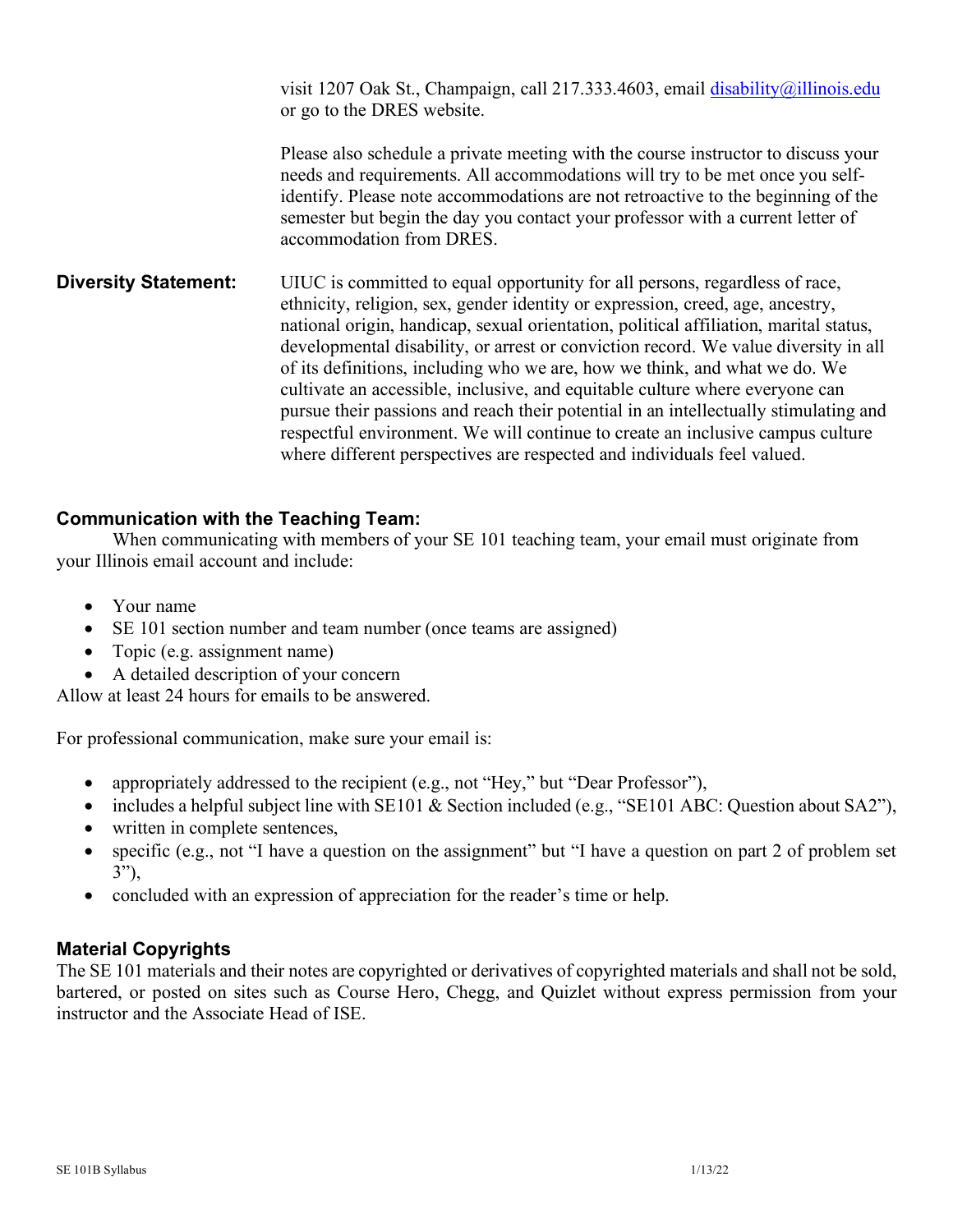# **SE101B FUSION SCHEDULE, SPRING SEMESTER 2022**

| Week           | <b>Date</b>            | <b>Topic</b>                                                      | <b>Readings</b>                                                                                            | Pre-lecture                                                            | <b>Lecture Worksheet</b>      | Studio:<br>Sketching &<br><b>Visualization</b> | Pre-labs   | <b>Modeling</b>                                             | Design<br>Project              |
|----------------|------------------------|-------------------------------------------------------------------|------------------------------------------------------------------------------------------------------------|------------------------------------------------------------------------|-------------------------------|------------------------------------------------|------------|-------------------------------------------------------------|--------------------------------|
|                | $17-$<br>Jan           | 1. No lecture                                                     |                                                                                                            |                                                                        |                               | <b>NO Class</b>                                |            |                                                             |                                |
| -1             |                        | 2. Course Intro                                                   |                                                                                                            |                                                                        | <b>Informed Design</b>        |                                                | Pre-lab #0 | MA0: Intro to<br>Fusion, sketch,<br>revolve, and<br>extrude |                                |
| $\overline{c}$ | $24 -$<br>Jan          | 3. Geometric<br>modeling,<br>Parametric<br>modeling/sketc<br>hing | $Ch7(210-215)$<br>Ch7 (216-228)                                                                            | Geometric modeling<br>Projection theory,<br>part 1                     | Modeling                      | SA1: Freehand<br>sketching                     |            |                                                             |                                |
|                |                        | 4. Intro to<br>Fusion360 from<br>Head TA                          | Ch7 (216-228)                                                                                              |                                                                        | Projection theory             |                                                | Pre-lab #1 | MA1: part<br>modeling                                       |                                |
|                | $\overline{31}$<br>Jan | 5. Reverse<br>Engineering,<br>HCD &<br>Engineering                | Ch9 (272),<br>Ch12 (306-<br>321)                                                                           | <b>IDEO Video (See</b><br>Compass)                                     | Reverse Engineering           | Design project,<br>lab orientation             |            |                                                             | Intro $\&$<br>Kick-off         |
| 3              |                        | 6. Projection<br>theory<br>(perspective);<br>Working<br>drawings  | Ch <sub>2</sub> (23-32),<br>Ch <sub>3</sub> (37-43),<br>Ch13 (327-<br>336)<br>Ch8 (247-249,<br>$252 - 256$ | Projection theory,<br>part 1                                           | <b>TBD</b>                    |                                                | Pre-lab #2 | MA2: Patterns<br>and Drawings                               |                                |
| 4              | 7-Feb                  | 7. Perspective<br>sketching                                       | $Ch3(51-52),$<br>Ch13(336-<br>343)                                                                         | 1-pt perspective<br>sketching, 2-pt<br>perspective sketching<br>videos | Perspective practice          | SA2: Perspective<br>sketching                  |            |                                                             | Design<br>teams<br>established |
|                |                        | 8. No lecture -<br>watch pre-lab                                  |                                                                                                            |                                                                        |                               |                                                | Pre-lab #3 | <b>MA3:</b><br>Modeling<br>techniques                       | $&$ topic<br>selected          |
| 5              | $14-$<br>Feb           | 9. Oblique $\&$<br>isometric<br>sketching                         | $Ch3(52-61)$                                                                                               | iso to oblique<br>sketching, 6b oblique<br>to iso sketching            | Iso2obl & obl2iso<br>practice | SA3: Isometric<br>$&$ oblique<br>sketching     |            |                                                             |                                |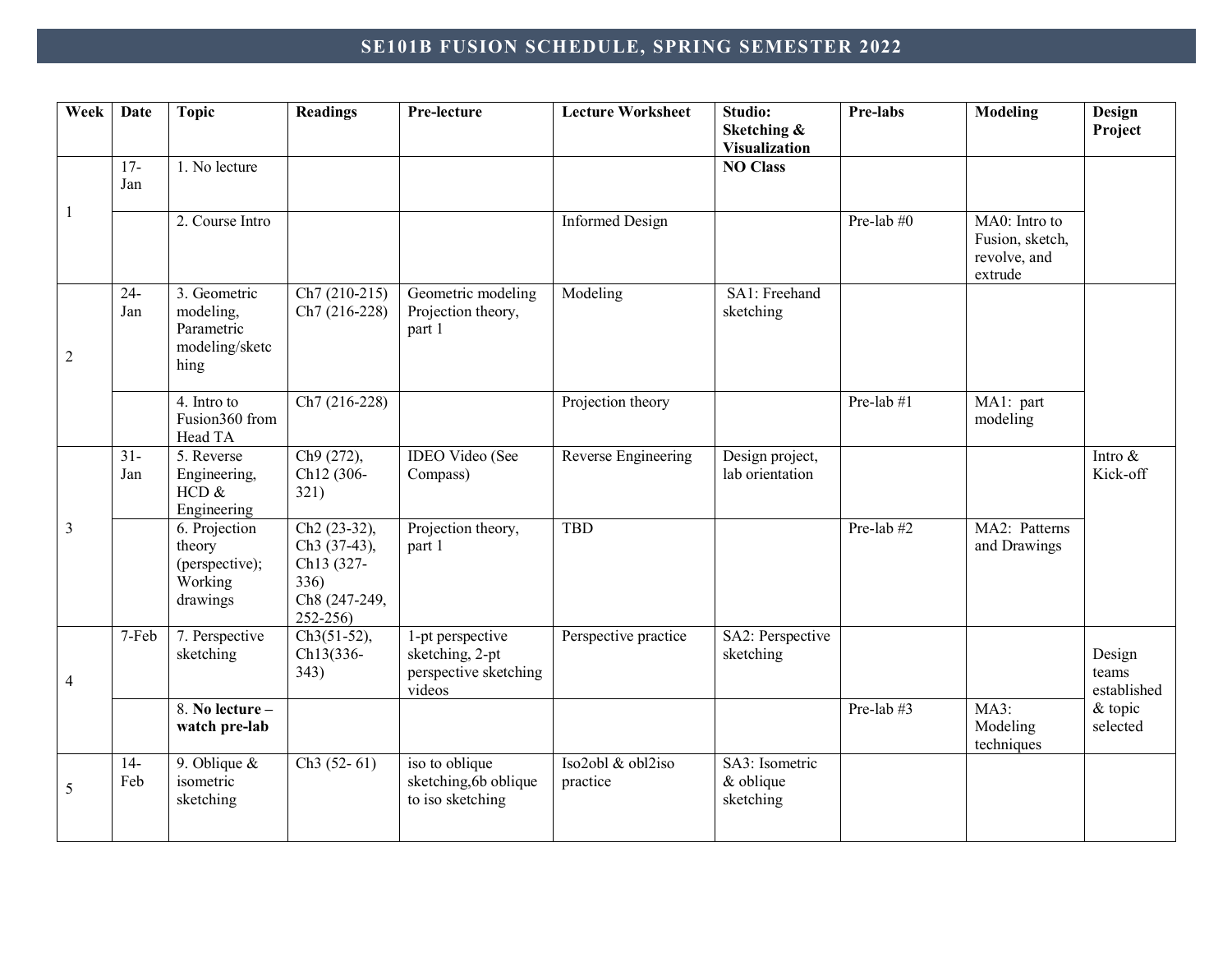# **SE101B FUSION SCHEDULE, SPRING SEMESTER 2022**

|                  |               | 10. Design tools<br>& Advanced<br>modeling                                                      |                               | $\overline{\text{None}}$     | Teaming & Diversity                                               |                                                           | Pre-lab #4 | $MA4$ :<br>Modeling<br>techniques and<br>3D sketch  |                                                         |
|------------------|---------------|-------------------------------------------------------------------------------------------------|-------------------------------|------------------------------|-------------------------------------------------------------------|-----------------------------------------------------------|------------|-----------------------------------------------------|---------------------------------------------------------|
|                  | $21 -$<br>Feb | 11. Projection<br>theory (parallel)                                                             | $Ch3(43-51)$                  | Projection theory,<br>part 2 | Projection theory<br>(parallel)                                   | $\overline{SQ1}$ (on $\overline{SA2}$ ) -<br>in sketching |            |                                                     | Document<br>ation<br>planning                           |
| 6                |               | 12. Parallel<br>projection<br>review;<br>Assembly<br>modeling $\&$<br>Additive<br>manufacturing |                               | Review for Theory<br>Test #1 | Review slides;<br>Additive<br>Manufacturing,<br>Assembly modeling |                                                           | Pre-lab #5 | $MA5$ :<br>Assembly                                 |                                                         |
| $\boldsymbol{7}$ | $28 -$<br>Feb | 13. Review                                                                                      |                               | None                         | Kahoot test review<br>game                                        | Design Project<br>Product<br>dissection                   |            |                                                     | Product<br>dissection                                   |
|                  |               | 14. Theory<br>Test & SQ2                                                                        |                               | None                         | Theory Test #1 &<br>SQ2 (on SA3) -<br>lecture                     |                                                           |            | Modeling<br>midterm review                          |                                                         |
|                  | 7-Mar         | 15. Team DP<br>time                                                                             |                               | None                         | Team DP time; Project<br>techniques                               | Design review                                             |            |                                                     | Design<br>Review 1<br>(in<br>sketching),<br>Interim     |
| $\,8\,$          |               | 16. No lecture                                                                                  |                               | None                         | No lecture                                                        |                                                           |            | <b>Modeling</b><br>midterm exam                     | Report 1<br>due EOW;<br><b>CATME</b><br>Peer Eval<br>#1 |
| $\overline{9}$   |               | Spring Break - No Class                                                                         |                               |                              |                                                                   |                                                           |            |                                                     |                                                         |
| 10               | $21 -$<br>Mar | $\overline{17}$ . Multiviews,<br>Product<br>definition:<br>working<br>drawings                  | Ch4 (83-96),<br>Ch8 (247-260) | Multiviews                   | Multiviews practice                                               | SA4: Multiviews                                           |            |                                                     |                                                         |
|                  |               | 18. Top-down<br>assembly<br>modeling, sheet<br>metal                                            |                               | None                         | Modeling techniques<br>$&$ DP time                                |                                                           | Pre-lab #6 | MA6: Top-<br>down<br>Assembly, Intro<br>to freeform |                                                         |